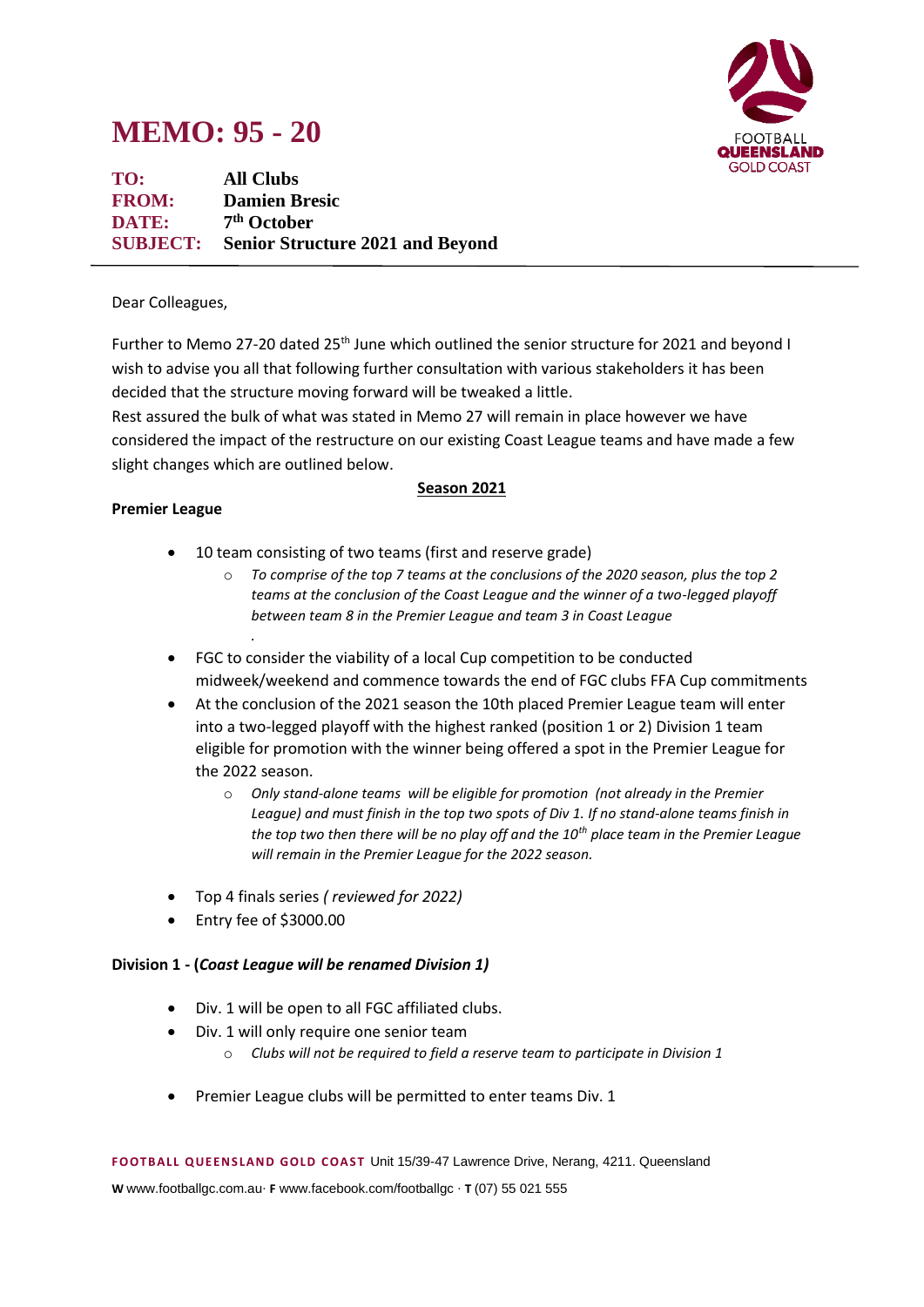

- Clubs will only be permitted to enter a maximum of ONE team in the Division 1
- The idea behind restructuring the Division 1 will ensure that the league is a strong competition and opens opportunities for new teams to enter.
- If the Division 1 team earns promotion, they will have to prove that they can field two teams in the following season.
	- o *with a second team in senior competitions, U18 team coming through etc.*
- Capped at 14 teams
- Finals series will be dependent on number of entries.
- All games played over weekend. (Fri-Sun)
- Entry fee of \$1000.00 per team

### **Division 2**

- Open to all FGC affiliated Clubs
- Clubs will be permitted to enter multiple teams
- Open age competition for 2021 however will become an Under 20's competitions with 3 overage players for 2022 and beyond.
- To replace the Under 18 competition (FGC will not be offering an under 18 competition on a Friday night beyond this year)
- All games to be played over the weekend (Fri Sun)
- Entry fee \$300 per team
	- o *No entry fee for clubs with teams in PL or Division 1*
- Finals series will be dependent on number of entries

### **Metro – Men's and Women's**

- Remain as is
- Open to all clubs
- Men's and Women's Competitions
- Depending on nominations will provide various Divisions
- Played on a Wednesday evening.
- Finals series will be dependent on number of entries
- Entry Fee \$200 per team.